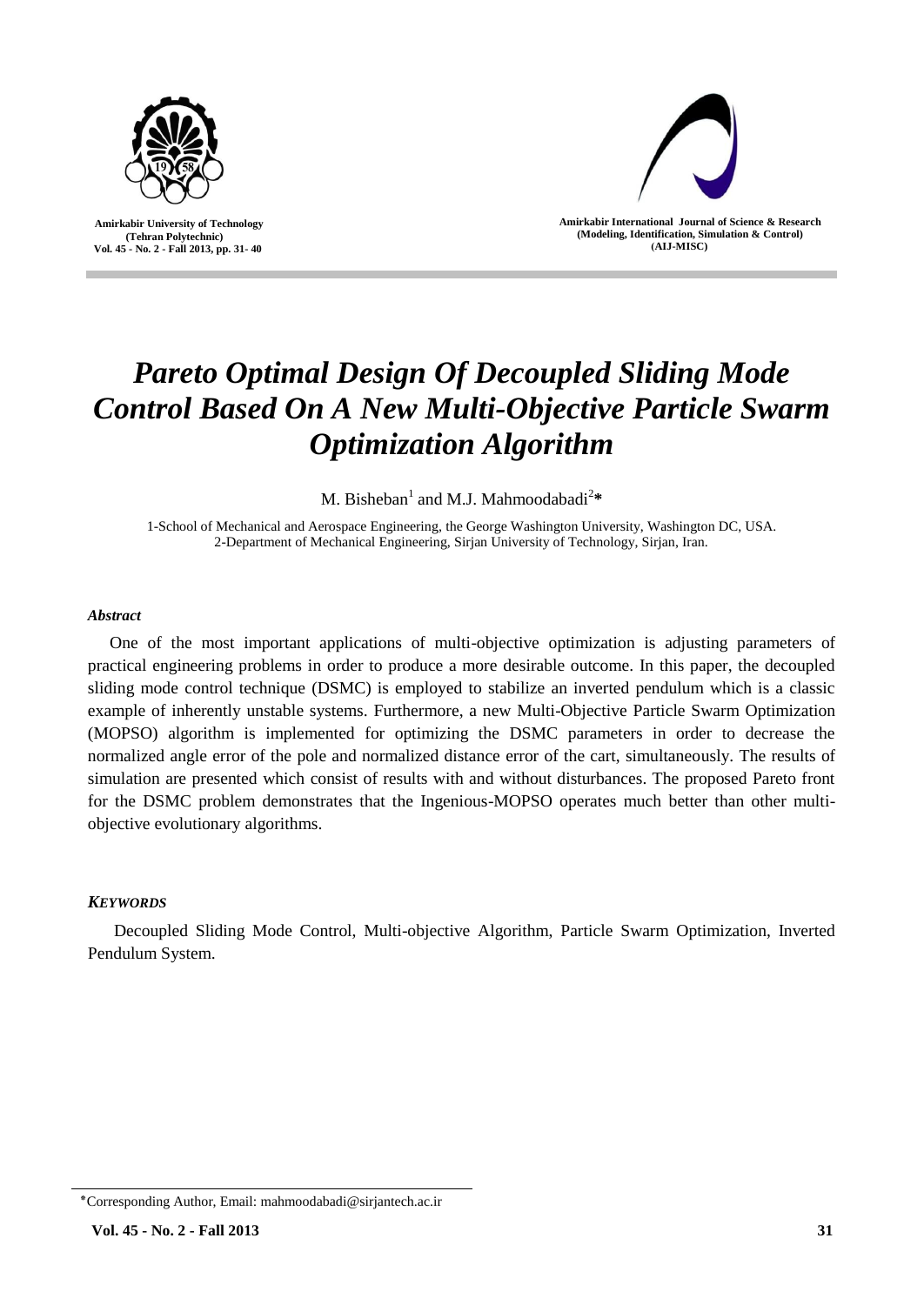## **1. INTRODUCTION**

Particle Swarm Optimization (PSO), first introduced by Kennedy and Eberhart, is one of the modern heuristic algorithms [1]. It was developed through simulation of simplified social systems, and has been found to be robust in solving nonlinear optimization problems [2]. The PSO technique can generate a high quality solution with short calculation time and a more stable convergence characteristic compared to other evolutionary methods [3,4].

In the recent years, several approaches have been proposed to extend the PSO algorithm to deal with multiobjective optimization problems. For instance, a dynamic neighborhood strategy is used to locate the Pareto front [5]. In [6], the dominated tree approach is used to select global and personal best position for each particle. In [7], The Sigma method is implemented to find global best positions. The parallel implementation of vector evaluated PSO is investigated in [8]. In [9], a diversity parameter and time variant inertia weight and acceleration coefficients are used. In [10], cluster operation is used to avoid the excessive retention of similar particles. Also, proportional distribution and jump improved operation mechanism are used to maintain the diversity and the solution searching abilities. In [11], preference order is used to design some Pareto solutions superior to others instead of dominance method when the size of the nondominated solution set is very large and a new updating equation for the velocity is introduced. In [12], the idea of  $\varepsilon_{elimination}$  is used to fix the size of archive. The influence of this method in comparison to the clustering method has been studied. In [13], an extra objective is added to the  $\varepsilon$ -dominance approach preserve some solutions which are normally lost when using original  $\varepsilon$ dominance technique. The  $\varepsilon$  – dominance approach is applied not only on PSO methods, but also on other evolutionary algorithms such as genetic algorithms. For example, this approach is used to replace the crowding distance assignment approach in NSGAII [14]. The authors previously proposed adaptive  $\varepsilon_{elimination}$  to retain more leaders in the archive in the initial iterations and this increases the convergence of PSO algorithm [15]. In [16], a new fuzzy elimination technique is proposed to prune the archive of the non-dominated solutions. In this reference, the proposed algorithm is aimed at increasing the rate of convergence and the diversity of solutions in the population together by four easy techniques: (1) use of new  $\varepsilon_{Fuzzy}$  for pruning archive; (2) using Sigma method [7] for finding personal best positions of particles; (3) use a leader selection technique based on density measures; and (4) use of turbulence operator.

In the existing literature, several previous works have considered the evolutionary algorithms for control design. For an overview of evolutionary algorithm in control engineering, Reference [17] is appropriate. In particular, pole placement for designing a discrete-time regulator for the single-input single output plant [18] and for a classical observer-based feedback controller [19] was formulated as a multi-objective optimization problem and solved with genetic algorithms. More recently, PSO was used to tune the linear controller gains for optimal design of PI controllers for doubly fed induction generators driven by wind turbines [20] and for optimal design of PID controller in AVR system [21]. These works have shown that PSO is a fast and reliable tool for control optimization, and also outperforms other evolutionary algorithms.

The inverted pendulum is one of the most commonly studied systems in the control area that is a classic example of an inherently unstable system. It is an excellent test bed for learning and testing various control techniques. There are many control techniques that have been used to investigate the control behaviors of an inverted pendulum. Sliding mode control technology is also used to stabilize the inverted pendulum due to its inherent robustness with respect to plant model uncertainty and external disturbance which are unavoidable in the environment. It is very important to note that for design of the sliding mode controller, the determination of the sliding surface parameters is a significant problem. This point is very crucial for the performance of the control system [22]. This problem can be solved using evolutionary optimization techniques [23].

Sliding mode controller is a powerful robust control strategy to treat the model uncertainties and external disturbances, provided that the bounds of these uncertainties and disturbances are known [24,25]. In [26], the parameters of switching function and exponential reaching law of the sliding mode controller for an inverted pendulum system are optimized with a modified single objective particle swarm optimization. In [27], two decoupled sliding mode control configurations have been designed for a scale model of an oil platform supply ship while the single objective genetic algorithm is used for optimization. In [28], multiobjective genetic algorithm is implemented for Pareto design of decoupled sliding-mode controllers for nonlinear systems. In [29], a novel MOPSO is applied for Pareto optimal design of the decoupled sliding mode controller for an inverted pendulum system and its stability is simulated via the Java programming. The most distinguishing characteristic between [28,29] and this work is the type of the multi-objective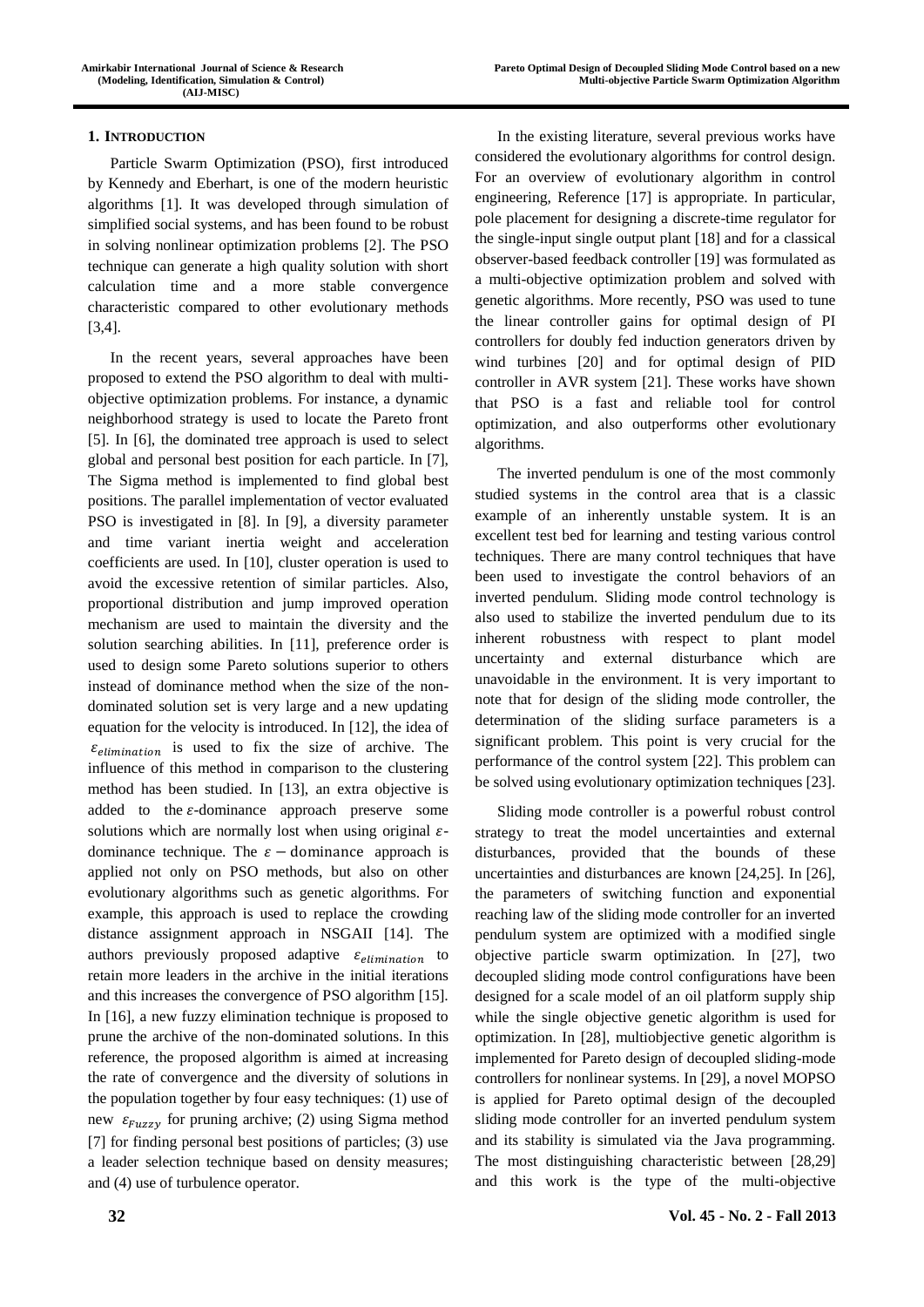optimization algorithm employed for Pareto design of the controller. In other words, in this work, an intelligent decoupled sliding mode control scheme based on an improved multi-objective particle swarm optimization is proposed. Using this optimization algorithm, the important parameters of the decoupled sliding mode controller are optimized to decrease the normalized angle error of the pole and normalized distance error of the cart, simultaneously. The results obtained from this study illustrate the benefits of using the Ingenious-MOPSO to optimize the decoupled sliding mode control for an inverted pendulum system.

### **2. PRELIMINARIES**

## **A. Particle Swarm Optimization**

Particle swam optimization is a population-based evolutionary algorithm and is similar to other population based evolutionary algorithms. PSO is motivated by the simulation of social behavior instead of survival of the fittest [1]. Although originally adopted for balancing weights in neural networks, PSO soon became a very popular global optimizer, mainly in problems in which the decision variables are real numbers [30].

In PSO, each candidate solution is associated with a velocity [30]. The candidate solutions are called particles and the position of each particle is changed according to its own experience and that of its neighbors (velocity). It is expected that the particles will move towards better solution areas. Mathematically, the particles are manipulated according to the following equations.

$$
\overrightarrow{x_i}(t+1) = \overrightarrow{x_i}(t) + \overrightarrow{v_i}(t+1)
$$
\n(1)

$$
\overrightarrow{v_i}(t+1) = W \overrightarrow{v_i}(t) + C_1 r_1 (\overrightarrow{x}_{\text{pbest}} - \overrightarrow{x_i}(t)) + C_2 r_2 (\overrightarrow{x}_{\text{pbest}} - \overrightarrow{x_i}(t))
$$
\n(2)

where  $x_i(t)$  $\rightarrow$ and  $v_i(t)$  $\rightarrow$ denote the position and velocity of particle *i*, at time step *t*.  $r_1, r_2 \in [0,1]$  are random values.  $C_1$  is the cognitive learning factor and represents the attraction that a particle has toward its own success.  $C_2$  is the social learning factor and represents the attraction that a particle has toward the success of the entire swarm. *W* is the inertia weight which is employed to control the impact of the previous history of velocities on the current velocity of a given particle. The personal best position of the particle *i* is  $\overrightarrow{x}$  *pbest*<sub>i</sub> and  $\overrightarrow{x}$  *gbest* is the position of the best particle of the entire swarm. Inertia weight is used to balance the global and local search ability.

The inertia weight has characteristics that are reminiscent of the temperature parameter in the simulated annealing [3]. A large inertia weight facilitates a global search while a small inertia weight facilitates a local search. By changing the inertia weight dynamically, the search ability is dynamically adjusted. Experimental results indicated that the linearly decreasing inertia weight over the iterations improve the performance of PSO [31]. With a large value of  $C_1$  and a small value of  $C_2$ , particles are allowed to move around their personal best position (  $\rightarrow$ 

 $x_{\text{pbest}}$ ). With a small value of  $C_1$  and a large value of  $C_2$ , particles converge to the best particle of the entire swarm (  $\overrightarrow{x}_{g \text{ best}}$ ). From the results, it was observed that best solutions were determined when  $C_1$  is linearly decreased

and  $C_2$  is linearly increased over the iterations [32]. Hence, in this paper, the following linear formulation for inertia weight and learning factors are used.

$$
W = W_1 - (W_1 - W_2) \times \left(\frac{t}{\text{maximum iteration}}\right) \tag{3}
$$

$$
C_1 = C_{1i} - (C_{1i} - C_{1f}) \times \left(\frac{t}{maximum\ iteration}\right) \tag{4}
$$

$$
C_2 = C_{2i} - (C_{2i} - C_{2f}) \times \left(\frac{t}{maximum\ iteration}\right)
$$
 (5)

where  $W_1$  and  $W_2$  are the initial and final values of the inertia weight, respectively.  $C_{1i}$  and  $C_{2i}$  are the initial values of the learning factors  $C_1$  and  $C_2$ , respectively.  $C_{1f}$ and  $C_{2f}$  are the final values of the learning factors  $C_1$  and  $C_2$ , respectively.  $t$  is the current iteration number and maximum iteration is the maximum number of allowable iterations.

#### **B. Multi-Objective Optimization Definitions**

Multi-objective optimization which is also called multi-criteria optimization or vector optimization has been defined as finding a vector of decision variables satisfying constraints to give acceptable values to all objective functions [33]. It could be introduced as find  $X^*$  to optimize  $F(X)$ , therefore; is the vector of design variables and is the vector of objective functions. Such multi-objective minimization based on Pareto approach can be conducted using some definitions [34]:

• **Definition of Pareto dominance:** A vector  $\vec{U}$  =  $[u_1, u_2]$ is dominance to vector  $V = [v_1, v_2, ..., v_n]$  $\overline{\phantom{a}}$ (denoted by  $\vec{U} \prec \vec{V}$  $\overline{\phantom{a}}$  $\prec$  $\vec{U} \prec \vec{V}$  ) if and only if  $\forall i \in \{1, 2, ..., n\}, u_i \leq v_i \land \exists j \in \{1, 2, ..., n\} : u_i < v_j$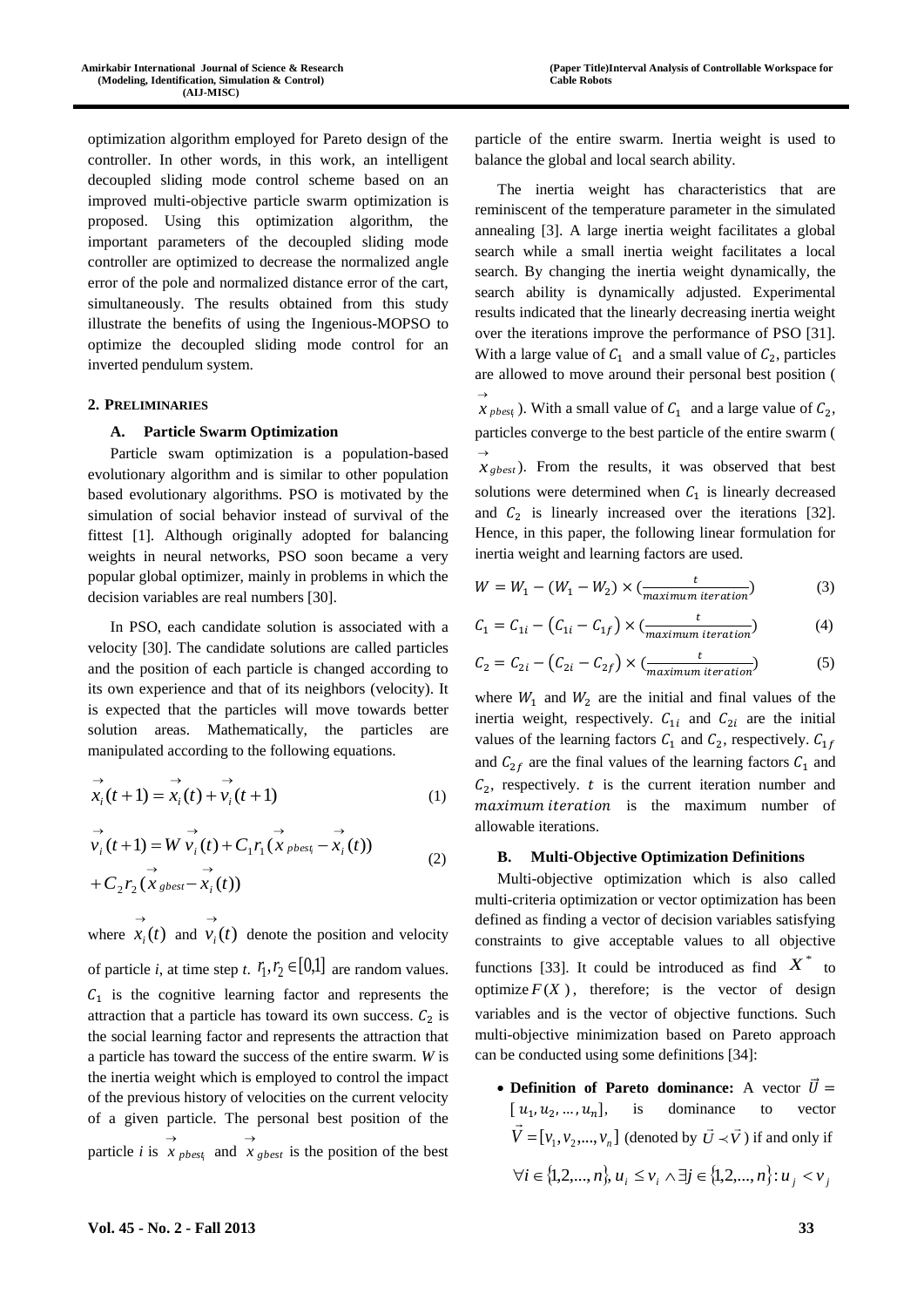- **Definition of Pareto optimality:** A point  $X^* \in \Omega$  $(\Omega)$  is a feasible region in  $R^n$ ) is said to be Pareto optimal (minimal) if and only if there is not  $X \in \Omega$ which is dominance to  $X^*$ . Alternatively, it can be readily restated  $\forall X \in \Omega, X \neq X^*$ ,  $\exists i \in \{1, 2, \dots k\} : f_i(X^*) < f_i(X)$
- **Definition of Pareto set:** For a given multiobjective optimization problem, a Pareto set  $P^*$  is a set in the decision variable space consisting of all the Pareto optimal vectors  $P^* = \{X \in \Omega \mid \exists X' \in \Omega : F(X') \prec F(X)\}.$
- **Definition of Pareto front:** For a given multiobjective optimization problem, the Pareto front  $PT^*$  is a set of vectors of objective functions which are obtained using the vectors of decision variables in the Pareto set  $P^*$ , that is  $\{F(X) = (f_1(X), f_2(X), \ldots, f_k(X)) : X \in P^*\}$  $1^{(4)}$ ,  $1^{2}$  $PT^* = \{F(X) = (f_1(X), f_2(X), \ldots, f_k(X)) : X \in P\}$ .

## **C. Sliding And Decoupled Sliding Mode Control**

Sliding mode control has been widely applied to the robust control of nonlinear systems [35]. In this section, the general concepts of sliding mode control for a second order dynamic system is discussed. Suppose a non-linear system is defined by the general state space equation:

$$
\dot{x} = f(x, u, t) \tag{6}
$$

where  $x \in R^n$  is the state vector,  $u \in R^m$  is the input vector,  $n$  is the order of the system and  $m$  is the number of inputs. Then the sliding surface  $s(e,t)$  is given by:

$$
s(e, t) = \{e : H^T e = 0\}
$$
 (7)

where  $He$   $R<sup>n</sup>$  represents the coefficients or slope of the sliding surface. Here,

$$
e = x - x_d \tag{8}
$$

is the negative tracking error vector.

Usually a time-varying sliding surface  $s(t)$  is simply defined in the state-space  $R^n$  by the scalar equation, given by

$$
s(e,t) = \left(\frac{d}{dt} + \lambda\right)^{n-1} e = 0
$$
\n(9)

where  $\lambda$  is a strictly positive constant that can also be explained as the slope of the sliding surface. For instant, if  $n = 2$  (for a second order system)

$$
s = \dot{e} + \lambda e \tag{10}
$$

And hence,  $s$  is a weighted sum of the position and velocity error. The  $n^{th}$ -order tracking problem is now being replaced by a first-order stabilization problem in which the scalar  $s$  is to be kept at zero by a governing reaching condition. By choosing Lyapunov function  $V(x) = \frac{1}{x}$  $\frac{1}{2}$  s<sup>2</sup>, the following equation can guarantee the reaching condition [36].

$$
\dot{V}(x) = s\dot{s} < 0 \tag{11}
$$

It can be seen that the sliding mode of the system response would be chatter along the  $s = 0$ . From Equation (11), the existence and convergence condition can be re-written as:

$$
s\dot{s} \le -\eta \, | \, s \, | \tag{12}
$$

This equation permits a non-switching region. Here,  $\eta$ is strictly positive constant, its value is usually chosen based on some knowledge of disturbances or system dynamics in terms of some known amplitudes.

In this control method, by changing control law according to certain predefined rules which depend on the position of the error states of the system with respect to sliding surfaces, the states are switched between stable and unstable trajectories until they reach the sliding surface.

It can be shown that the sliding condition of Equation (11) is always satisfied by:

$$
u = u_{eq} - k \, sgn(s) \tag{13}
$$

where  $u_{eq}$  is called equivalent control input which is obtained by  $\dot{s} = 0$  and k is a design parameter or a function of  $x(t)$  such that  $k = k(x)$  and  $k \geq \eta$ .

The discontinuity in control law is the result of  $sgn$ function. This function makes the high frequency chattering in the control command. By properly defining a thin boundary layer around the sliding surface as:

$$
B(t) = \{x; |s(x)| \le \Phi\}
$$
 (14)

and therefore smoothing the discontinuity in control law across the boundary layer, the chattering can be eliminated. Linear interpolation across the boundary layer is one method for removing the discontinuous portion of control law. This is accomplished by defining a boundary layer of thickness  $\Phi$  and replacing function  $sgn$  with the function sat defined as follow and shown in Figure 1.

$$
sat\left(\frac{s}{\phi}\right) = \begin{cases} sgn\left(\frac{s}{\phi}\right) & \text{if } \left|\frac{s}{\phi}\right| \ge 1\\ \left(\frac{s}{\phi}\right) & \text{if } \left|\frac{s}{\phi}\right| < 1 \end{cases}
$$
(15)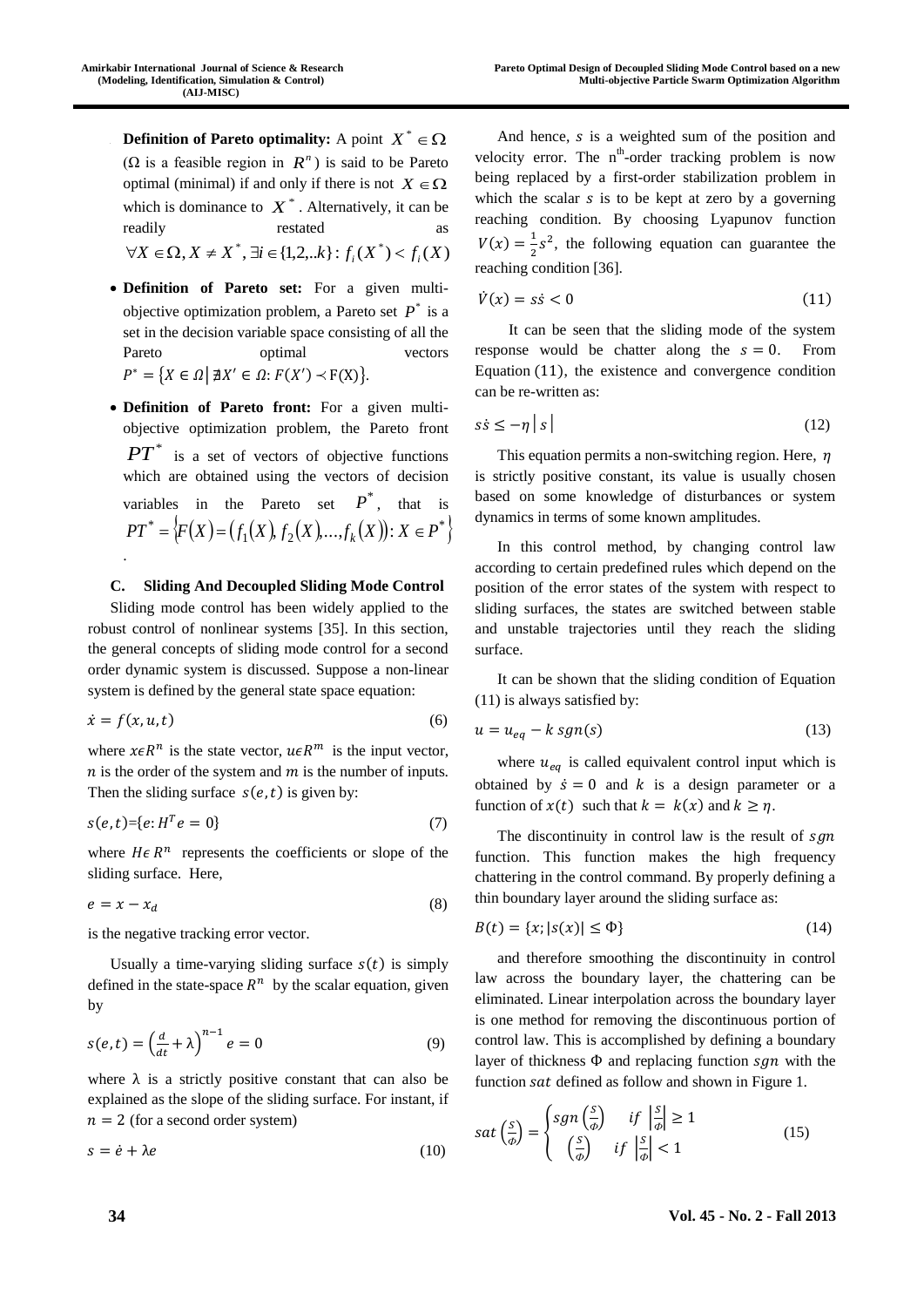The aim of sliding mode control approach is to define asymptotically stable surfaces such that all system trajectories converge to these surfaces and slide along them until achieving the origin at their intersection [37]. Furthermore, the basic idea of decoupled sliding mode control is to design a control law such that the single input  $u$  simultaneously controls the two subsystems to accomplish the desired performance.



**Fig. 1. Definition of function Sat**  $\left(\frac{s}{a}\right)$ *Ф* ) **to eliminate the discontinuity in control law.**

To achieve this goal, the following sliding surfaces are defined:

$$
s_1(x) = \lambda_1(x_2 - x_{2d} - z) + x_4 - x_{4d} = 0
$$
 (16a)

$$
s_2(x) = \lambda_2 (x_1 - x_{1d}) + x_3 - x_{3d} = 0
$$
 (16b)

Here,  $z$  is a value proportional of  $s_2$  with respect to a proper range from  $x_2$ .

$$
u_1 = \hat{u}_1 - G_{f_1} sat(s_1(x) b_2(x) G_{s_1}), G_{f_1}, G_{s_1} > 0 \quad (17)
$$

with

$$
\hat{u}_1 = -b_1^{-1}(x)(f_2(x) - \ddot{x}_{2d} + \lambda_1 x_4 - \lambda_1 \dot{x}_{2d})
$$
\n(18)

So, let the control law for Equation (16b) be a sliding mode mimicking a sliding mode with boundary layer:

$$
z = sat(s_2 \ G_{s_2}) G_{f_2} \ 0 < G_{f_2} < 1 \tag{19}
$$

where  $G_{s_2}$  represents the inverse of the width of the boundary layer to  $s_2$ ,  $G_{f_2}$  transfers  $s_2$  to the proper range of  $x_2$  [38].

### **D. Inverted Pendulum System**

In this section, a model of an inverted pendulum is investigated. A pole, hinged to a cart moving on a track, is balanced upwards by motioning the cart via a DC motor. Moreover, the cart has to track a varying reference position (Figure 2). The state vector,  $x = [x_1, x_2, x_3, x_4]^T$ , is the system observable state vector. It includes the cart horizontal distance from the track centre, the pole angular

distance from the upwards equilibrium point and their derivatives, respectively. The force applying on the cart may be expressed as  $F = \alpha u$ , where u is the limited motor supply voltage. The mathematical model of the system is:

$$
\begin{cases}\n\dot{x}_1 = x_3 \\
\dot{x}_2 = x_4 \\
\dot{x}_3 = f_1(x) + b_1(x)u \\
\dot{x}_4 = f_2(x) + b_2(x)u\n\end{cases}
$$
\n(20)

where

$$
f_1(x) = \frac{a(-r_c - \mu x_4^2 \sin x_2) - l \cos(x_2)(\mu g \sin x_2 - f_p x_4)}{J + \mu l \sin^2 x_2}
$$
(21)

$$
b_1(x) = \frac{a\alpha}{J + \mu l \sin^2 x_2} \tag{22}
$$

$$
f_2(x) = \frac{l \cos(x_2) (-r_c - \mu x_4^2 \sin x_2) + \mu g \sin x_2 - f_p x_4}{J + \mu l \sin^2 x_2}
$$
(23)

$$
b_2(x) = \frac{\log x_2 \alpha}{1 + \mu \sin^2 x_2} \tag{24}
$$

that 
$$
l = \frac{Lm_p}{2(m_c + m_p)}
$$
,  $a=l^2 + \frac{J}{m_c + m_p}$  and  $\mu = (m_c + m_p)l$ .

The cart and pole masses are respectively  $m_c$  and  $m_p$ ,  *represents the gravity acceleration, L is half the pole* length, *J* is the cart and pole overall moment of inertia with respect to the system centre of mass,  $f_n$  is the pole rotational friction coefficient and  $T_c$  is the horizontal friction acting on the cart, which is a nonlinear function of the cart speed  $x_3$ . Note that in Equation (20)  $b_1(x)$  and  $b_2(x)$  are bounded.



**Fig. 2. The structure of an inverted pendulum system.**

### **3. MULTI-OBJECTIVE PARTICLE SWARM OPTIMIZATION**

In this paper, a new MOPSO namely Ingenious-MOPSO introduced in [16] will be applied to find the Pareto frontier of non-commensurable objective functions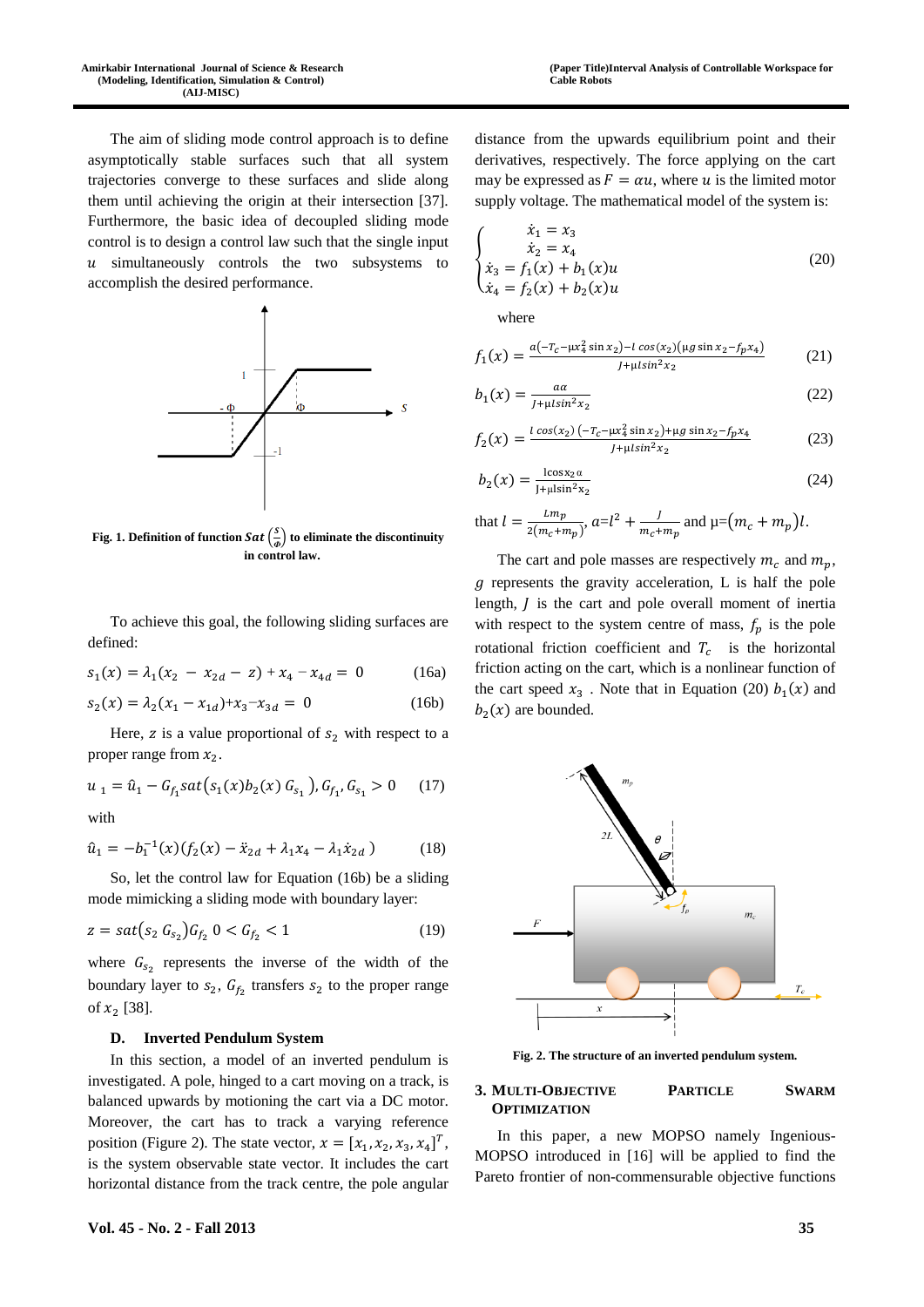for the optimal design of the decoupled sliding mod control of the inverted pendulum system. The details of the algorithm are introduced as the following.

## **A. Global Best Position**

In [16], a leader selection technique based on density measures was described. In fact, a neighborhood radius *Rneighborhod* is defined for all non-dominated solutions. Two non-dominated solutions are neighbors if their Euclidean distance (measured in the objective domain) between them is less than *Rneighborhod* . Using this definition, the number of neighbors of each nondominated solution is calculated and the particle which has the fewer neighbors is preferred as the leader.

### **B. Personal Best Position**

Via choosing a good technique for finding  $x_{\text{pbest}}$  for  $\rightarrow$ particle *i*, the diversity within the swarm is maintained. Introduced approach in [7] (named Sigma method) is implemented to find the personal best position of the particle [16].

## **C. Turbulence Operator**

In order to avoid being trapped in local minima and have the opportunity to discover other positions, the turbulence operator is used [16]. For this purpose, *N* particles of the population are randomly replaced by the new generated positions.

$$
\vec{x}_i(t) = \vec{x}_{min}(t) + rand \times (\vec{x}_{max} - \vec{x}_{min})
$$
\n(25)

where  $rand$  is a random number which generated uniformly in the interval [0,1] and  $\vec{x}_{max}$  and  $\vec{x}_{min}$  are upper and lower bounds of the search space. It is proposed in [16] that  $N = P_m \times number$  of particles that  $P_m$  is the probability of the turbulence operator and here considered as  $\frac{5}{t}$ .

## **D. Fuzzy Elimination Technique**

The fuzzy elimination technique proposed in [16] is used to prune the archive. In this approach, each particle in the archive has an elimination radius equal to  $\mathcal{E}_{\text{Fuzzy}}$ and if its Euclidean distance (in the objective function space) with another particle is less than  $\mathcal{E}_{\text{Fuzzy}}$ , then one of them will be omitted.

### **E. Details Of The Multi-Objective Algorithm**

The Ingenious-MOPSO algorithm is briefly described in the following. Initially, the population should be randomly generated and the inertia weight, the learning factors, and turbulence probability would be assigned. In

the each iteration, after calculation of the fitness values of all particles, the archive,  $x_{\text{pbest}}$  and  $x_{\text{gbest}}$  would be  $\rightarrow$  $\rightarrow$ updated. Then, for each particle, a random number  $\rho \in [0,1]$  would be allocated. If a particle has  $\rho$  < (turbulence probability) then a new particle will be produced by the turbulent operator. Other particles that are not selected for turbulent operation will be enhanced by PSO. This cycle should be repeated until achieving the maximum iteration criterion.

### **4. OPTIMAL DECOUPLED SLIDING MODE CONTROL**

In fact, the heuristic sliding parameters are required to be chosen properly. Here, this problem is solved via Ingenious-MOPSO and these results are compared with three prominent algorithms.

The performance of a controlled closed loop system is usually evaluated by variety of goals [39-40]. In this paper, normalized angle error of the pole and normalized distance error of the cart are considered as the objective functions. These objective functions have to be minimized, simultaneously.

The vector  $[G_{f_1}, G_{s_1}, \lambda_1, G_{f_2}, G_{s_2}, \lambda_2]$  is the vector of selective parameters (design variables) of sliding mode control. The regions of the design variables are as  $G_{f_1}$ ,  $G_{s_1}$ and  $\lambda_1$  belong to [0,10] and  $G_{f_2}$ ,  $G_{s_2}$  and  $\lambda_2$  belong to [0,1]. When solving proposed multi-objective problem, the population size is set at 100 and also, the maximum iteration is set at 200.

The initial values for the inverted pendulum system are as following:  $x_1(0) = 0, x_2(0) = \frac{\pi}{6}$  $\frac{\pi}{6}$ ,  $x_3(0) =$  $0, x_4(0) = 0$ . The system parameters and constants used in simulation are given in Table 1. When the multiobjective optimization algorithms are applied to this problem, a Pareto front of normalized angle error of the pole and normalized distance error of the cart would be achieved that is demonstrated in Figure 3. Although the performances of all algorithms are competitively good over this problem, the most interesting result is that the proposed algorithm has more uniformity and diversity. In Figure 3, points A and C stand for the best normalized angle error of the pole and normalized distance error of the cart, respectively.

It is clear from Figure 3 that all the optimum design points in the Pareto front are non-dominated and choosing a better value for any objective function in the Pareto front would cause a worse value for another objective. The corresponding decision variables (vector of sliding-mode control parameters) of the Pareto front shown in Figure 3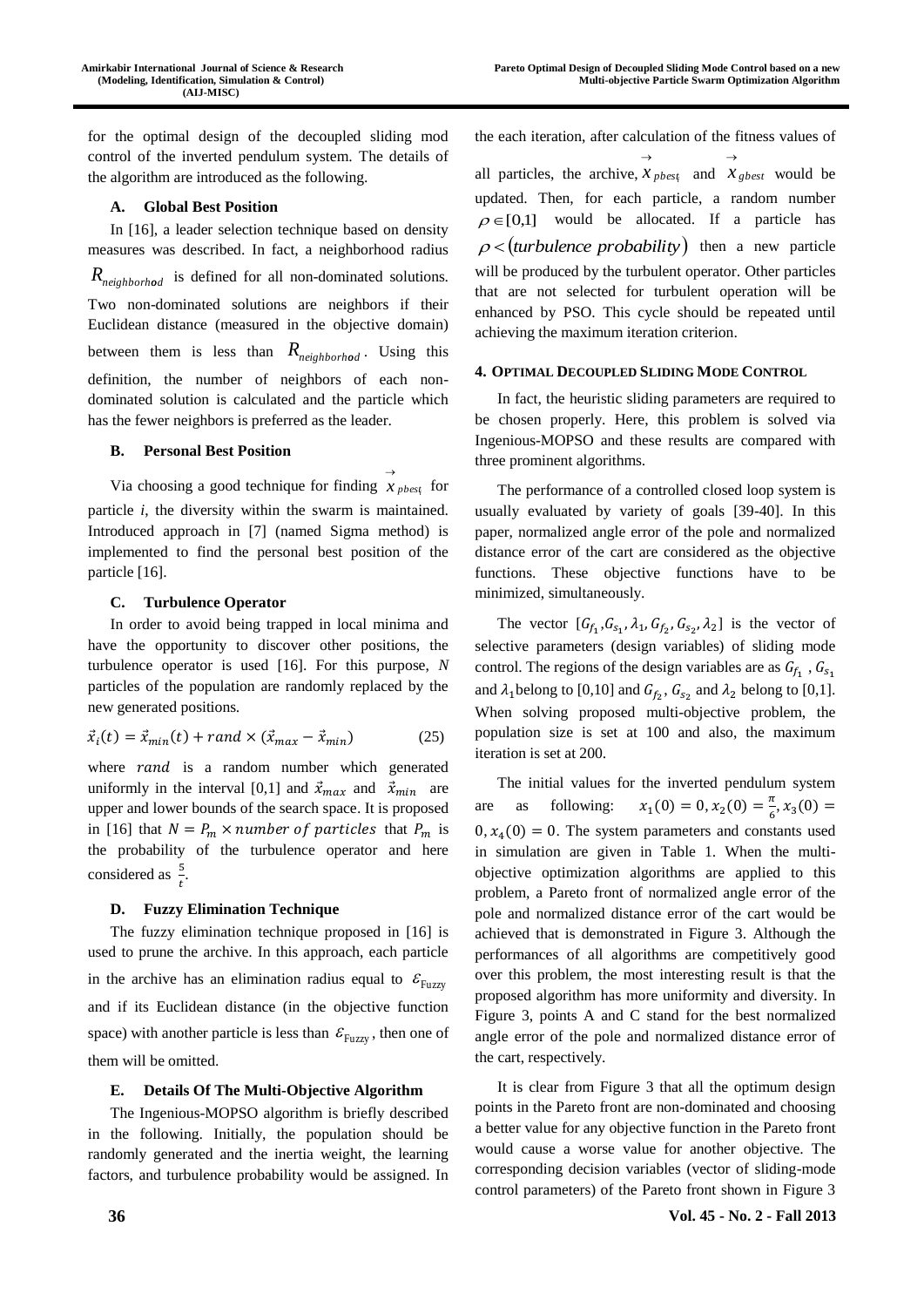are the best possible design points. Point C could be a trade-off optimum choice when considering minimum values of both of the normalized angle error of the pole and normalized distance error of the cart. Design variables and objective functions corresponding to the optimum design points A, B, and C are illustrated in Table 2. The time response of these optimum design points are shown in Figures 4 and 5. Also, this problem is carried out with disturbance (a unit impulse torque is applied to the pole in  $Time = 10 S$ ). The simulation results with disturbance are shown in Figures 6 and 7 that demonstrate the effectiveness and robustness of the proposed strategy to handle disturbances.

#### **TABLE 1.** THE INVERTED PENDULUM PARAMETERS.

| The mass of the pendulum                    | $m_n$          | $0.5$ $kg$      |
|---------------------------------------------|----------------|-----------------|
| The mass of the cart                        | m <sub>c</sub> | $2$ $kg$        |
| The half length of the pendulum             | L              | 0.5 m           |
| The inertia moment of the cart and pendulum |                | 0.4 $kg m^2$    |
| The friction constant of the pendulum       | $f_p$          | 0.1             |
| The friction constant of the cart           | $T_c$          | 0.25            |
| The gravity acceleration                    | g              | $\frac{m}{s^2}$ |
| The force coefficient                       | α              | 3               |



**Fig. 3. The obtained Pareto fronts by using Sigma method [7], modified NSGAII [14], MATLAB's Toolbox MOGA and Ingenious-MOPSO for optimal decoupled sliding mode control design of the inverted pendulum system.**





The objective functions and their associated design variables for the optimum points of Figure 3.

| Optimum design point        | A                         | B                         | C                         |
|-----------------------------|---------------------------|---------------------------|---------------------------|
| Normalized angle error of   | 4.100                     | 5.553                     | 9.137                     |
| the pole                    | $\times$ 10 <sup>-1</sup> | $\times$ 10 <sup>-1</sup> | $\times$ 10 <sup>-1</sup> |
| Normalized distance error   | 9.905                     | 3.186                     | 1.128                     |
| of the cart                 | $\times$ 10 <sup>-1</sup> | $\times$ 10 <sup>-1</sup> | $\times$ 10 <sup>-1</sup> |
| Design variable $G_{f_1}$   | 9.816                     | 9.720                     | 9.621                     |
|                             | $\times 10^{0}$           | $\times 10^{0}$           | $\times 10^{0}$           |
| Design variable $G_{s_1}$   | 9.122                     | 9.532                     | 9.148                     |
|                             | $\times 10^{0}$           | $\times 10^{0}$           | $\times 10^{0}$           |
|                             | 1.346<br>1.392            | 1.432                     |                           |
| Design variable $\lambda_1$ | $\times 10^{0}$           | $\times 10^{0}$           | $\times 10^{0}$           |
|                             | 9.996                     | 9.997                     | 9.997                     |
| Design variable $G_{f_2}$   | $\times$ 10 <sup>-1</sup> | $\times$ 10 <sup>-1</sup> | $\times$ 10 <sup>-1</sup> |
| Design variable $G_{s_n}$   | 1.979                     | 1.914                     | 1.790                     |
|                             | $\times$ 10 <sup>-1</sup> | $\times 10^{-1}$          | $\times 10^{-1}$          |
| Design variable $\lambda_2$ | 4.296                     | 2.178                     | 5.942                     |
|                             | $\times$ 10 <sup>-3</sup> | $\times$ 10 <sup>-1</sup> | $\times$ 10 <sup>-1</sup> |



**Fig. 5. Simulations of the pole angle correspond to the optimum design points A, B, and C shown in the Pareto front.**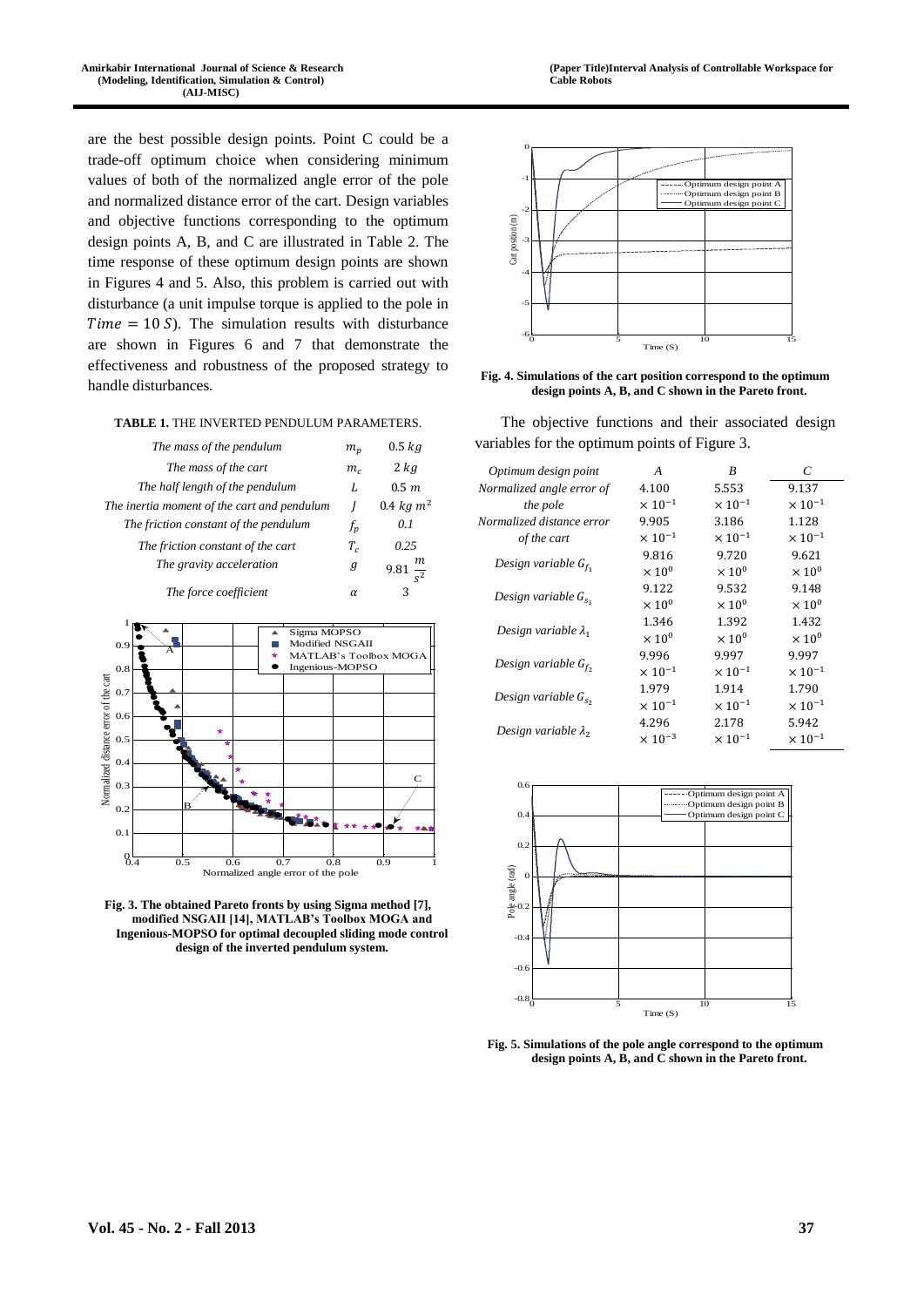

**Fig. 6. Simulations of the cart position with a unit impulse disturbance correspond to the optimum design points A, B, and C shown in the Pareto front.**



**Fig. 7. Simulations of the pole angle with a unit impulse disturbance correspond to the optimum design points A, B, and C shown in the Pareto front.**

## **5. CONCLUSION**

In this paper, the decoupled sliding mode technique is proposed for stabilising an inverted pendulum system. Choice of a suitable combination of the controller parameters is critical for obtaining a satisfactory behaviour. Thus, different multi-objective optimization methods are employed in order to optimize the decoupled sliding mode controller parameters regarding to error of position and angle simultaneously. Comparison among Pareto optimal fronts obtained from these methods demonstrated that the Ingenious-MOPSO out performs others.

## **REFERENCES**

- [1] J. Kennedy, R.C. Eberhart, "Particle swarm optimization," in Proceedings of the IEEE International Conference on Neural Networks, vol. IV, Perth, Australia, pp. 1942-1948, 1995.
- [2] P.J. Angeline, "Using selection to improve particle swarm optimization," in Proceedings of the IEEE Congress on Evolutionary Computation, Anchorage, AK, pp. 84-89, May 1998.
- [3] R. C. Eberhart, Y. Shi, "Comparison between genetic algorithms and particle swarm optimization," in Proceedings of the IEEE Congress on Evolutionary Computation, Anchorage, AK, pp. 611-616, May 1998.
- [4] H. Yoshida, K. Kawata, Y. Fukuyama, "A particle swarm optimization for reactive power and voltage control considering voltage security assessment," IEEE Transactions on Power Systems, vol. 15, pp. 1232-1239, 2000.
- [5] X. Hu, R. C. Eberhart, "Multi-objective optimization using dynamic neighborhood particle swarm optimization," In Proceedings of the IEEE World Congress on Computational Intelligence (CEC'02), pp. 1677-1681, 2002.
- [6] J. E. Fieldsend, S. Singh, "A multi-objective algorithm based upon particle swarm optimization and efficient data structure and turbulence," In Workshop on Computational Intelligence, pp. 34- 44, 2002.
- [7] S. Mostaghim, J. Teich, "Strategies for finding good local guides in multi- objective particle swarm optimization (MOPSO)," In Proceedings of the IEEE Swarm Intelligence Symposium, pp. 26- 33, 2003.
- [8] K. E. Parsopoulos, D. K. Tasoulis, M. N. Vrahatis, "Multi-objective optimization using parallel vector evaluated particle swarm optimization," Proceedings of the IASTED International Conference on Artificial Intelligence and Applications, vol. 2, pp. 823-828, 2004.
- [9] P. K. Tripathi, S. Bandyopadhyay, S. K. Pal, "Multi-objective particle swarm optimization with time variant inertia and acceleration coefficients," Information Sciences, vol. 177, pp. 5033-5049, 2007.
- [10] S. J. Tsai, T. Y. Sun, C. C. Liu, S. T. Hsieh, W. C. Wu, S. Y Chiu, "An improved multi-objective particle swarm optimizer for multi-objective problems," Expert Systems with Applications, vol. 37, pp. 5872-5886, 2010.
- [11] Y. Wang, Y. Yang, "Particle swarm optimization with preference order ranking for multi-objective optimization," Information Sciences, vol. 179, pp. 1944-1959, 2009.
- [12] S. Mostaghim, J. Teich, "The role of ε-dominance in multi objective particle swarm optimization methods," Congress on Evolutionary Computation, vol. 3, pp. 1764-1771, 2003.
- [13] A. G. Hernandez-Diaz, L. V. Santana-Quintero, C. A. Coello Coello, J. Molina, R. Caballero, "Improving the efficiency of ε-dominance based grids, Information Sciences," vol. 181, no. 15, pp. 3101-3129, 2011.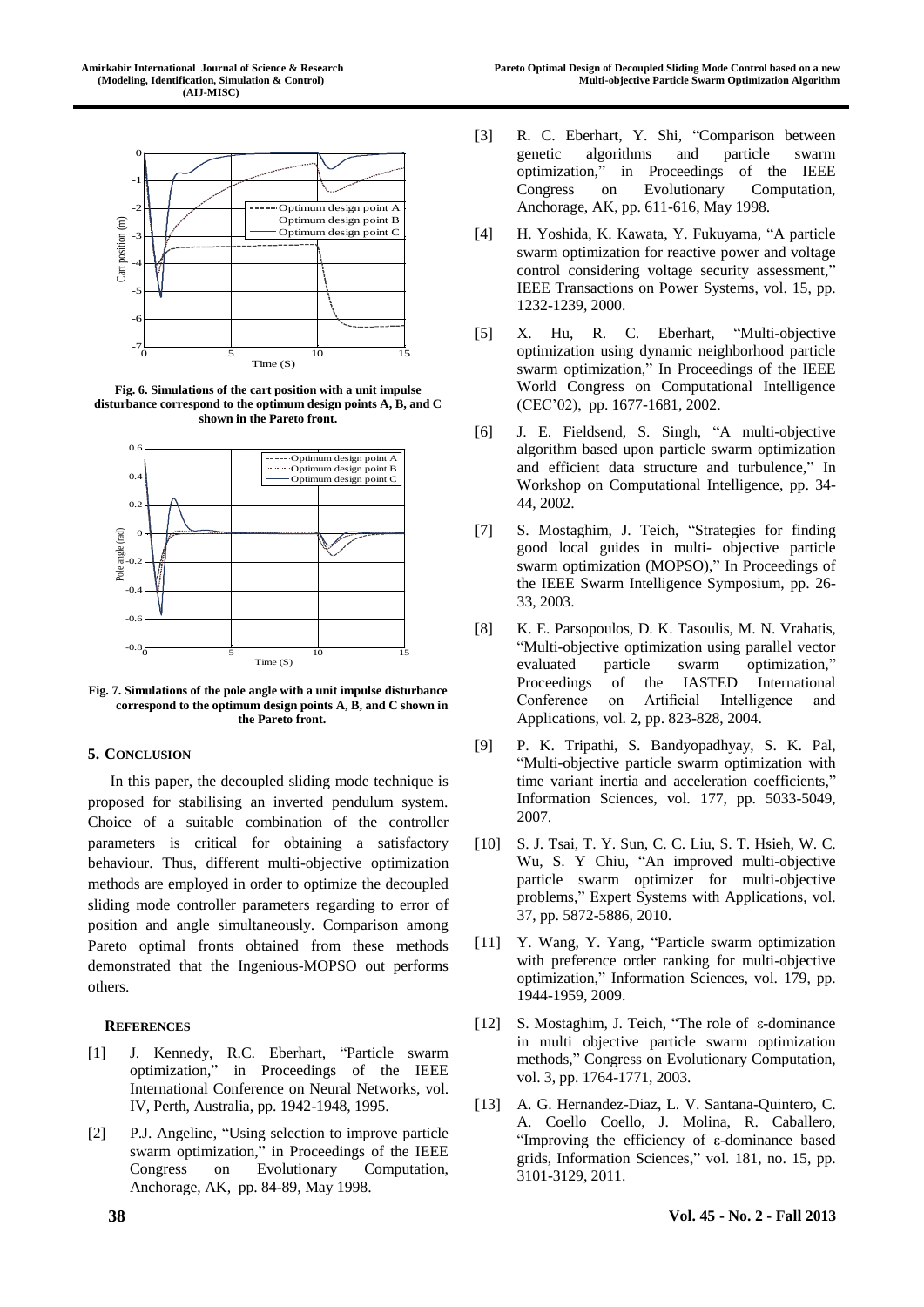- [14] K. Atashkari, N. Nariman-Zadeh, M. Golcu, A. Khalkhali, A. Jamali, "Modelling and multiobjective optimization of a variable valve-timing spark-ignition engine using polynomial neural networks and evolutionary algorithms," Energy Conversion and Management, vol. 48, pp. 1029- 1041, 2007.
- [15] M. J. Mahmoodabadi, A. Bagheri, S. Arabani Mostaghim, M. Bisheban, "Simulation of stability using Java application for Pareto design of controllers based on a new multi-objective particle swarm optimization," Mathematical and Computer Modelling, vol. 54, no. 5-6, pp. 1584-1607, 2011.
- [16] M. J. Mahmoodabadi, M. Taherkhorsandi, A. Bagheri, "Optimal robust sliding mode tracking control of a biped robot based on ingenious multiobjective PSO," Neurocomputing, vol. 124, pp. 194–209.
- [17] P. Fleming, R. Purshouse, "Evolutionary algorithms in control systems engineering: a survey," Control Engineering Practice, vol. 10, no. 11, pp. 1223-1241, 2002.
- [18] C. Fonseca, P. Fleming, "Multi-objective optimal controller design with genetic algorithms," International Conference on Control, vol. 1, March, pp. 745-749, 1994.
- [19] G. Sanchez, M. Villasana, M. Strefezza, "Multiobjective pole placement with evolutionary algorithms," Lecture Notes in Computer Science, vol. 4403, pp. 417, 2007.
- [20] W. Qiao, G. Venayagamoorthy, R. Harley, "Design of optimal PI controllers for doubly fed induction generators driven by wind turbines using particle swarm optimization," International Joint Conference on Neural Networks, pp. 1982-1987, 2006.
- [21] Z. L. Gaing, "A particle swarm optimization approach for optimum design of PID controller in AVR system," IEEE Transaction on Energy Conversion, vol. 19, no. 2, pp. 384-391, 2004.
- [22] K. C. Ng, Y. Li, D. Munay-Smith, K.C. Shaman, "Genetic algorithm applied to fuzzy sliding mode controller design," Genetic Algorithms in Engineering Systems, Innovations and Applications 12-14, Conference Publication No. 414, IEE, pp. 220-225, 1995.
- [23] C. C Wong, S.Y. Chang, "Parameter selection in the sliding mode control design using genetic algorithms," Tamkang Journal of Science and Engineering vol. 1 no. 2, pp. 115-122, 1998.
- [24] C. C. Kung, T. H. Chen, L. H. Kung, "Modified adaptive fuzzy sliding mode controller for uncertain nonlinear systems," IEICE Transaction on Fundamentals of Electronics, Communications

and Computer Sciences, vol. 88, no. 5, pp. 1328- 1334, 2005.

- [25] N. Yagiz, Y. Hacioglu, "Robust control of a spatial robot using fuzzy sliding modes," Mathematical and Computer Modeling vol. 49, no. 1-2, pp. 114- 127, 2009.
- [26] C. Zhi-mei, M. Wen-jun, Z. Jing-gang, Z. Jianchao, "Scheme of sliding mode control based on modified particle swarm optimization," Systems Engineering-Theory & Practice, vol. 29, no. 5, pp. 137-141, 2009.
- [27] E. Alfaro-Cid, E. W. McGookina, D. J. Murray-Smith, T. I. Fossen, "Genetic algorithms optimization of decoupled Sliding Mode controllers: simulated and real results," Control Engineering Practice, vol. 13, pp. 739-748, 2005.
- [28] M. J. Mahmoodabadi, A. Bagheri, N. Narimanzadeh, A. Jamali, R. Abedzadeh Maafi, "Pareto design of decoupled sliding-mode controllers for nonlinear systems based on a multiobjective genetic algorithm," Journal of Applied Mathematics pp. 22, 2012.
- [29] M. J. Mahmoodabadi, S. Arabani Mostaghim, A. Bagheri, N. Nariman-zadeh, "Pareto optimal design of the decoupled sliding mode controller for an inverted pendulum system and its stability simulation via Java programming," Mathematical and Computer Modelling, vol. 57, pp. 1070–1082, 2013.
- [30] A. P. Engelbrecht, Fundamentals of Computational Swarm Intelligence, John Wiley & Sons, 2005.
- [31] R. C. Eberhart, J. Kennedy, "A new optimizer using particle swarm theory," Proceedings of the Sixth International Symposium on Micro Machine and Human Science, Nagoya, Japan, pp. 39-43, 1995.
- [32] A. Ratnaweera, S. K. Halgamuge, "Self-organizing hierarchical particle swarm optimizer with timevarying acceleration coefficient," IEEE Transactions on Evolutionary Computation, vol. 8, no. 3, pp. 240-255, 2004.
- [33] C. A. Coello Coello, D. A. Van Veldhuizen, G. B. Lamont, In: Evolutionary Algorithms for Solving Multi-Objective Problems, Kluwer Academic, Dordrecht, 2002.
- [34] A. Jamali, A. Hajiloo, N. Nariman-zadeh, "Reliability-based robust Pareto design of linear state feedback controllers using a multi-objective uniform- diversity genetic algorithm," (MUGA), Expert Systems with Applications, vol. 37, no. 1, pp. 401–413, 2010.
- [35] W. S. Lin, C. S. Chen, "Robust adaptive sliding mode control using fuzzy modeling for a class of uncertain MIMO nonlinear systems," Control